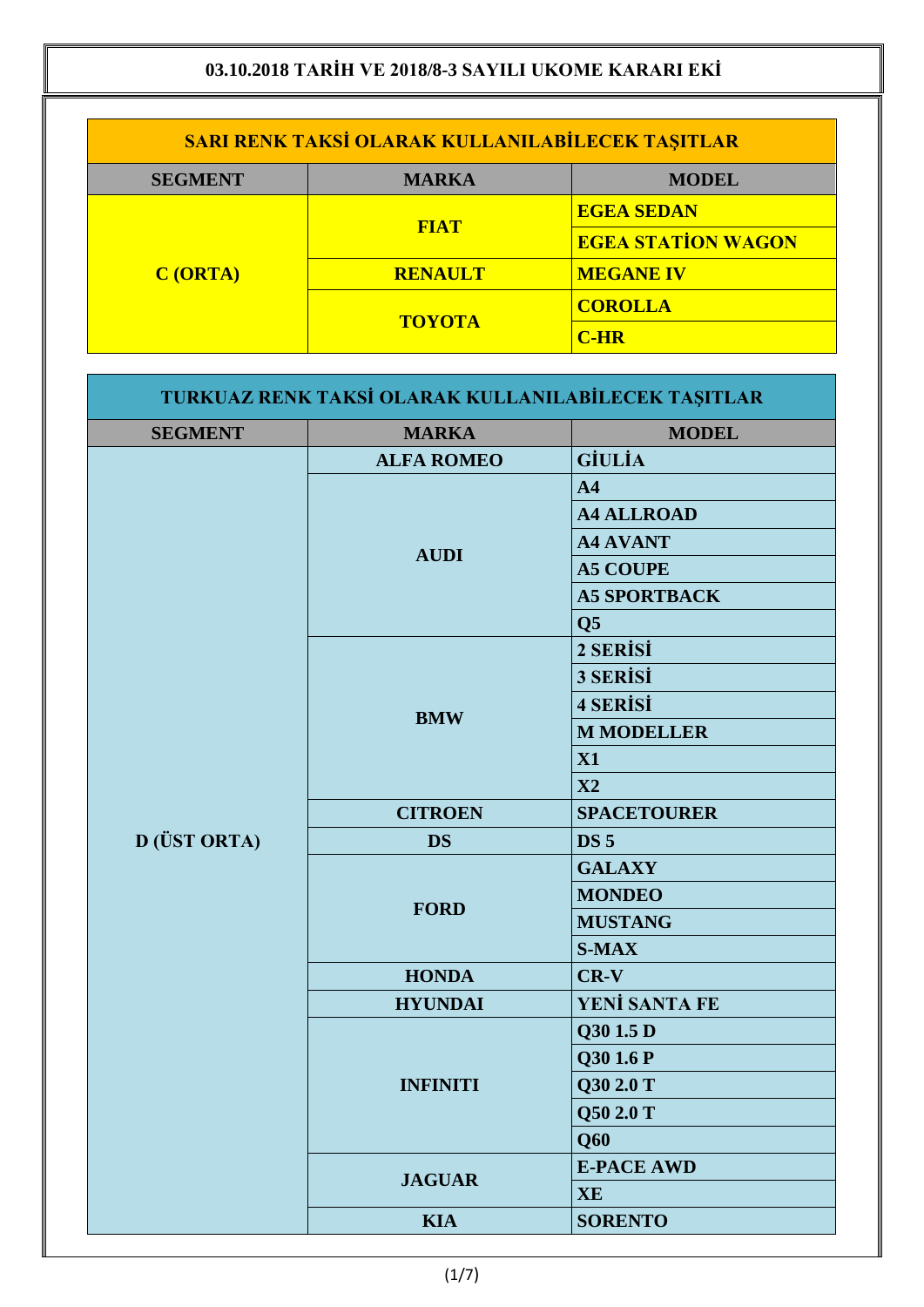| <b>SEGMENT</b> | <b>MARKA</b>                  | <b>MODEL</b>                  |
|----------------|-------------------------------|-------------------------------|
|                |                               | <b>IS</b>                     |
|                | <b>LEXUS</b>                  | <b>NX</b>                     |
|                | <b>MAZDA</b>                  | <b>MAZDA6</b>                 |
|                |                               | $\mathbf C$                   |
|                |                               | <b>C CABRİOLET</b>            |
|                | <b>MERCEDES-BENZ</b>          | <b>C COUPE</b>                |
|                |                               | <b>C ESTATE</b>               |
|                |                               | <b>GLA</b>                    |
|                |                               | <b>COUNTRYMAN (YS51)</b>      |
|                |                               | <b>COUNTRYMAN (YZ11)</b>      |
|                | <b>MINI</b>                   | <b>COUNTYRMAN (YS31)</b>      |
|                |                               | <b>JCW COUNTRYMAN (YV91)</b>  |
|                | <b>MITSUBISHI</b>             | <b>OUTLANDER</b>              |
|                | <b>NISSAN</b>                 | <b>X-TRAIL</b>                |
|                |                               | <b>CASCADA</b>                |
|                |                               | <b>INSIGNIA COUNTRY</b>       |
|                | <b>OPEL</b>                   | <b>TOURER</b>                 |
|                |                               | <b>INSIGNIA GRANDSPORT</b>    |
| D (ÜST ORTA)   |                               | <b>INSIGNIA SEDAN</b>         |
|                |                               | <b>INSIGNIA SPORTS TOURER</b> |
|                | <b>PEUGEOT</b>                | 5008                          |
|                |                               | 508                           |
|                | <b>RENAULT</b>                | <b>KOLEOS</b>                 |
|                |                               | <b>TALİSMAN</b>               |
|                | <b>SEAT</b>                   | <b>ALHAMBRA</b>               |
|                |                               | <b>KODIAQ</b>                 |
|                | <b>SKODA</b><br><b>SUBARU</b> | <b>SUPERB</b>                 |
|                |                               | <b>SUPERB COMBI</b>           |
|                |                               | <b>FORESTER</b>               |
|                |                               | <b>LEVORG</b>                 |
|                |                               | <b>OUTBACK</b>                |
|                | <b>TOYOTA</b>                 | <b>AVENSIS</b>                |
|                |                               | RAV4                          |
|                | <b>VOLKSWAGEN</b>             | <b>ARTEON</b>                 |
|                |                               | <b>PASSAT</b>                 |
|                |                               | <b>PASSAT VARIANT</b>         |
|                | <b>VOLVO</b>                  | <b>S60</b>                    |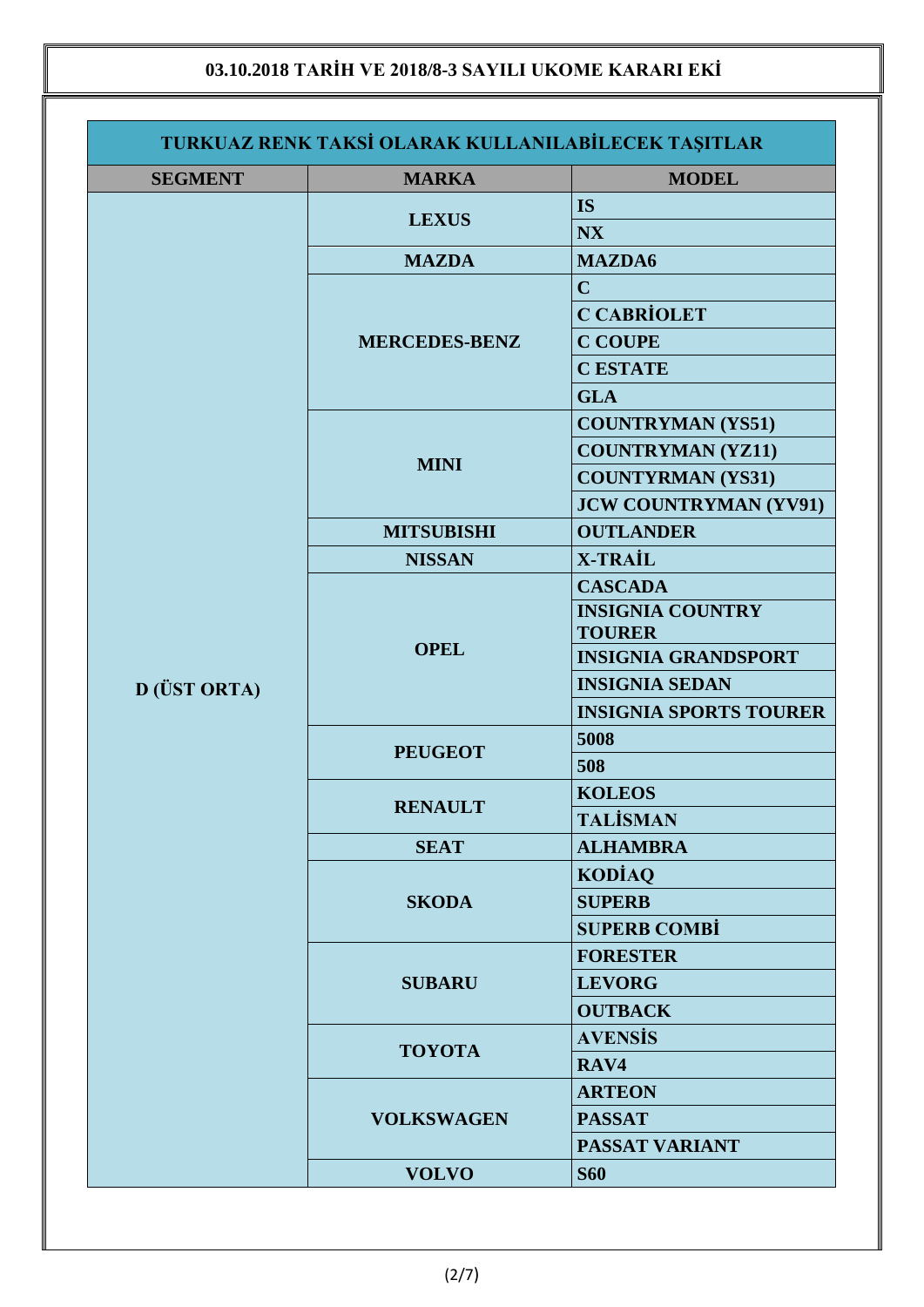| TURKUAZ RENK TAKSİ OLARAK KULLANILABİLECEK TAŞITLAR |                   |                  |
|-----------------------------------------------------|-------------------|------------------|
| <b>SEGMENT</b>                                      | <b>MARKA</b>      | <b>MODEL</b>     |
| 8+1 KOLTUK KAPASİTELİ MPV<br>(ÇOK AMAÇLI PANELVAN)  | <b>FIAT</b>       | <b>SCUDO</b>     |
|                                                     | <b>HYUNDAI</b>    | <b>STAREX</b>    |
|                                                     | <b>KIA</b>        | <b>BESTA</b>     |
|                                                     |                   | <b>CARNIVAL</b>  |
|                                                     | <b>NİSSAN</b>     | <b>PRIMASTAR</b> |
|                                                     | <b>OPEL</b>       | <b>VIVARO</b>    |
|                                                     | <b>RENAULT</b>    | <b>TRAFIC</b>    |
|                                                     | <b>SKODA</b>      | <b>CITIGO</b>    |
|                                                     | <b>VOLKSWAGEN</b> | <b>CRAFTER</b>   |

| SİYAH RENK LÜKS TAKSİ OLARAK KULLANILABİLECEK TAŞITLAR |                   |                        |  |
|--------------------------------------------------------|-------------------|------------------------|--|
| <b>SEGMENT</b>                                         | <b>MARKA</b>      | <b>MODEL</b>           |  |
|                                                        | <b>ALFA ROMEO</b> | <b>STELVIO</b>         |  |
|                                                        |                   | A6                     |  |
| E(LÜKS)                                                |                   | <b>A6 ALLROAD</b>      |  |
|                                                        |                   | <b>A6 AVANT</b>        |  |
|                                                        |                   | <b>A7 SPORTBACK</b>    |  |
|                                                        | <b>AUDI</b>       | $\overline{\text{Q5}}$ |  |
|                                                        |                   | <b>RS6 AVANT</b>       |  |
|                                                        |                   | <b>RS7 SPORTBACK</b>   |  |
|                                                        |                   | <b>TT2 COUPE</b>       |  |
|                                                        |                   | <b>TTS2 COUPE</b>      |  |
|                                                        | <b>BMW</b>        | 5 SERISI               |  |
|                                                        |                   | <b>M MODELLER</b>      |  |
|                                                        |                   | $\mathbf{X}$ 3         |  |
|                                                        |                   | <b>X4</b>              |  |
|                                                        |                   | <b>Z4</b>              |  |
|                                                        | <b>FORD</b>       | <b>EDGE</b>            |  |
|                                                        | <b>JAGUAR</b>     | <b>E-PACE AWD</b>      |  |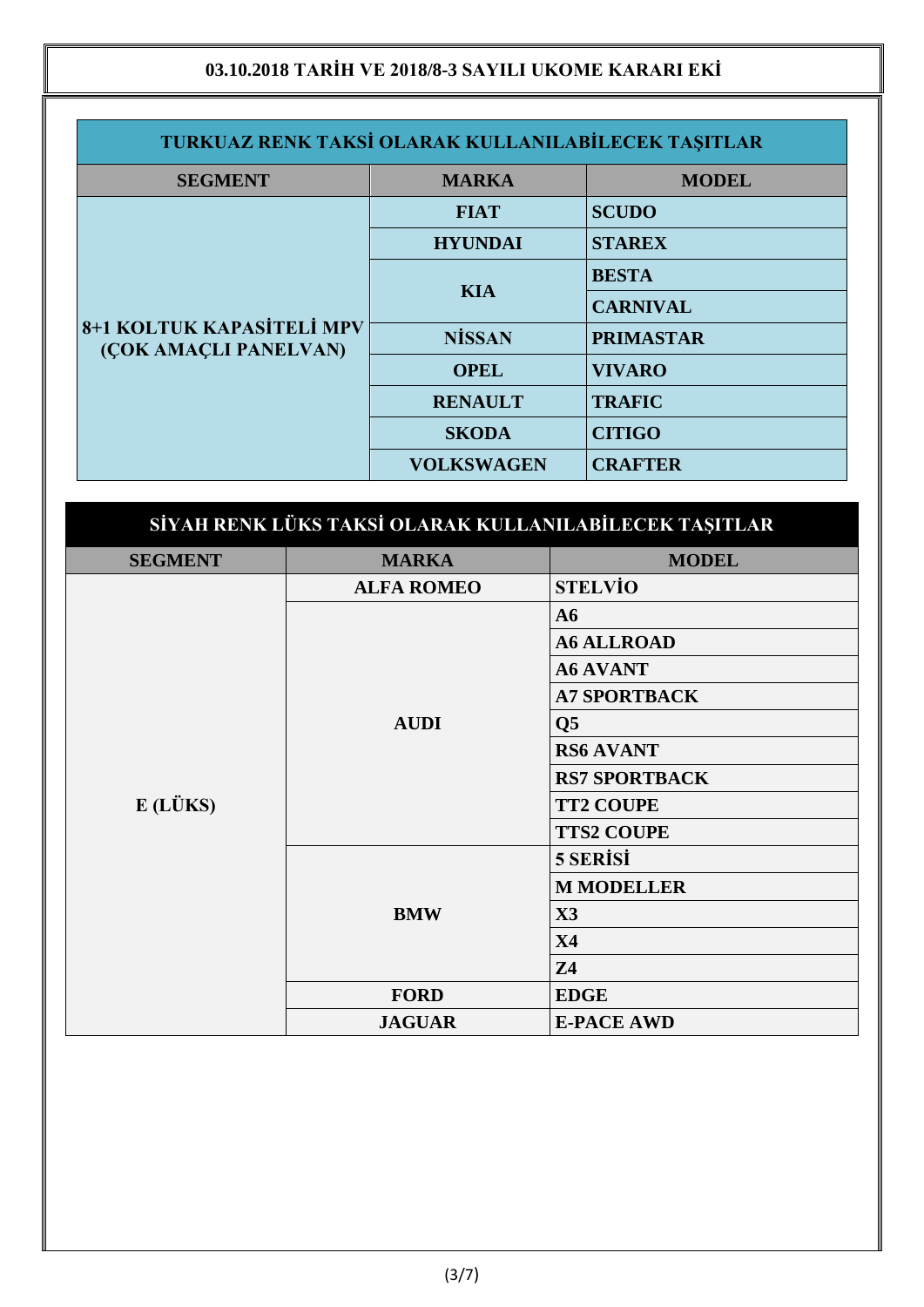|                | SİYAH RENK LÜKS TAKSİ OLARAK KULLANILABİLECEK TAŞITLAR |                                |
|----------------|--------------------------------------------------------|--------------------------------|
| <b>SEGMENT</b> | <b>MARKA</b>                                           | <b>MODEL</b>                   |
|                |                                                        | <b>F-PACE AWD</b>              |
|                |                                                        | <b>I-PACE</b>                  |
|                |                                                        | <b>XF</b>                      |
|                |                                                        | <b>XF AWD</b>                  |
|                | <b>JEEP</b>                                            | <b>WRANGLER</b>                |
|                |                                                        | <b>DISCOVERY</b>               |
|                |                                                        | <b>DISCOVERY SPORT</b>         |
|                | <b>LAND ROVER</b>                                      | <b>RANGE ROVER EVOQUE</b>      |
|                |                                                        | RANGE ROVER EVOQUE CONVERTIBLE |
|                |                                                        | <b>RANGE ROVER VELAR</b>       |
|                | <b>LEXUS</b><br><b>MASERATI</b>                        | <b>GS</b>                      |
|                |                                                        | <b>RC</b>                      |
|                |                                                        | RX                             |
|                |                                                        | <b>GHİBLİ</b>                  |
|                |                                                        | $\bf{E}$                       |
|                |                                                        | <b>E CABRİOLET</b>             |
|                |                                                        | <b>E COUPÉ</b>                 |
|                | <b>MERCEDES-BENZ</b>                                   | <b>E ESTATE</b>                |
|                |                                                        | <b>GLC</b>                     |
|                |                                                        | <b>GLC COUPÉ</b>               |
|                |                                                        | <b>SLC</b>                     |
|                |                                                        | 718                            |
|                | <b>PORSCHE</b>                                         | <b>MACAN</b>                   |
|                |                                                        | <b>REXTON W</b>                |
|                | <b>SSANGYONG</b>                                       | <b>RODIUS</b>                  |
|                | <b>SUBARU</b>                                          | <b>OUTBACK</b>                 |
|                |                                                        | <b>MODEL S</b>                 |
|                | <b>TESLA</b>                                           | <b>MODEL X</b>                 |
|                |                                                        | <b>MODEL 3</b>                 |
|                | <b>TOYOTA</b>                                          | <b>LAND CRUISER PRADO</b>      |
|                |                                                        | <b>PROACE VERSO</b>            |
|                | <b>VOLKSWAGEN</b>                                      | <b>TOUAREG</b>                 |
|                |                                                        | <b>S90</b>                     |
|                | <b>VOLVO</b>                                           | <b>V90 CROSS COUNTRY</b>       |
|                |                                                        | <b>XC60</b>                    |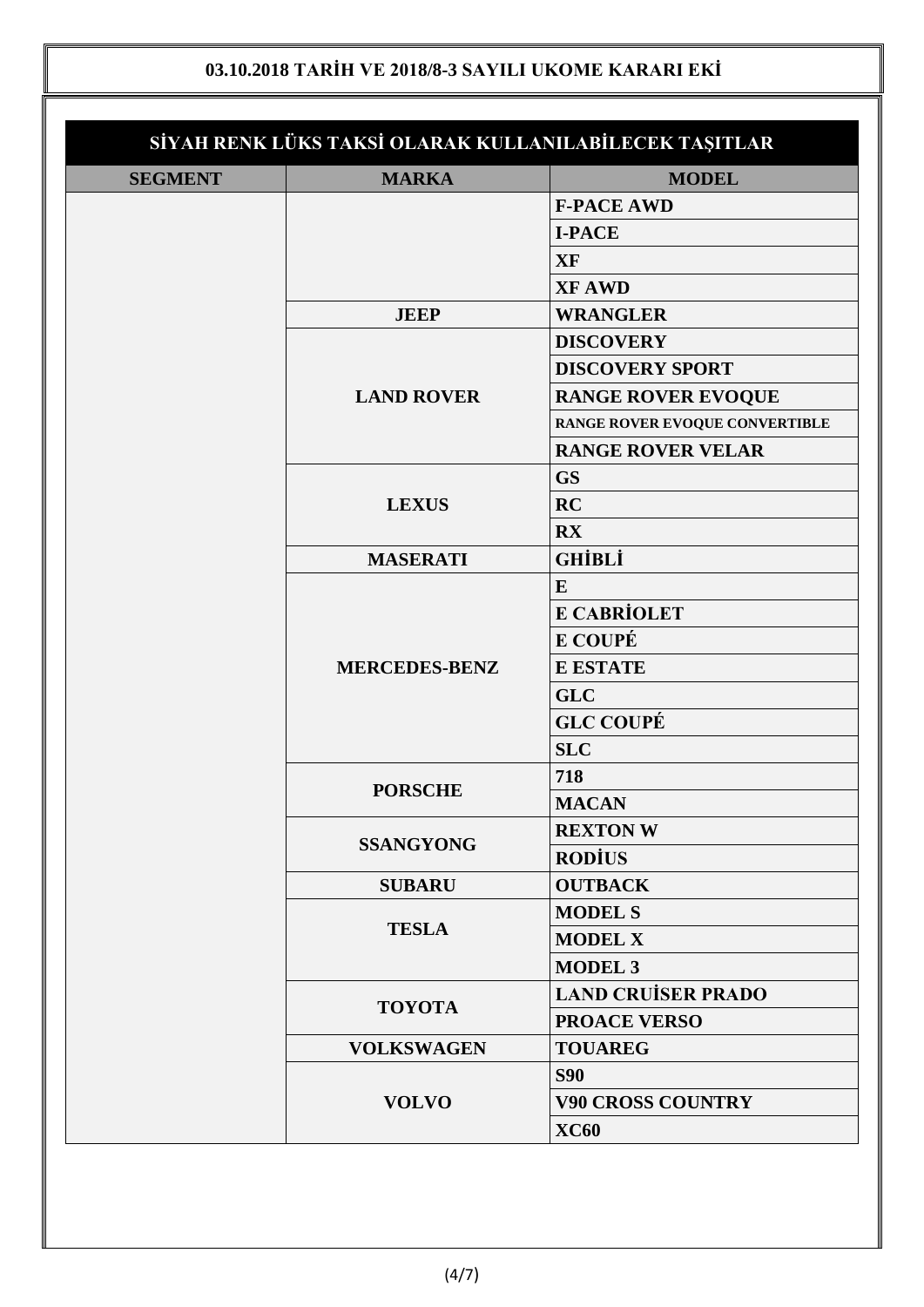| <b>MODEL</b><br>4C<br><b>DB11</b><br><b>RAPIDE S</b><br><b>V12 VANQUISH COUPE</b><br>V12 VANQUİSH VOLANTÉ<br><b>V12 VANTAGE S</b><br><b>V8 VANTAGE</b><br><b>V8 VANTAGE ROADSTER</b><br><b>V8 VANTAGE S</b><br>A8L<br>Q7<br>R8<br><b>S8 PLUS</b><br><b>S8 TFSI</b><br><b>BENTAYGA</b> |
|---------------------------------------------------------------------------------------------------------------------------------------------------------------------------------------------------------------------------------------------------------------------------------------|
|                                                                                                                                                                                                                                                                                       |
|                                                                                                                                                                                                                                                                                       |
|                                                                                                                                                                                                                                                                                       |
|                                                                                                                                                                                                                                                                                       |
|                                                                                                                                                                                                                                                                                       |
|                                                                                                                                                                                                                                                                                       |
|                                                                                                                                                                                                                                                                                       |
|                                                                                                                                                                                                                                                                                       |
|                                                                                                                                                                                                                                                                                       |
|                                                                                                                                                                                                                                                                                       |
|                                                                                                                                                                                                                                                                                       |
|                                                                                                                                                                                                                                                                                       |
|                                                                                                                                                                                                                                                                                       |
|                                                                                                                                                                                                                                                                                       |
|                                                                                                                                                                                                                                                                                       |
|                                                                                                                                                                                                                                                                                       |
| <b>FLYING SPUR</b>                                                                                                                                                                                                                                                                    |
| <b>GT</b>                                                                                                                                                                                                                                                                             |
| GT V8                                                                                                                                                                                                                                                                                 |
| <b>GTC V8</b>                                                                                                                                                                                                                                                                         |
| <b>MULSANNE SPEED</b>                                                                                                                                                                                                                                                                 |
| <b>6 SERISI</b>                                                                                                                                                                                                                                                                       |
| 7 SERISI                                                                                                                                                                                                                                                                              |
| İ                                                                                                                                                                                                                                                                                     |
| <b>M MODELLER</b>                                                                                                                                                                                                                                                                     |
| X5                                                                                                                                                                                                                                                                                    |
| <b>X6</b>                                                                                                                                                                                                                                                                             |
| <b>488 SPİDER</b>                                                                                                                                                                                                                                                                     |
| <b>488GTB</b>                                                                                                                                                                                                                                                                         |
| <b>812 SUPERFAST</b>                                                                                                                                                                                                                                                                  |
| <b>CALIFORNIA T</b>                                                                                                                                                                                                                                                                   |
|                                                                                                                                                                                                                                                                                       |
|                                                                                                                                                                                                                                                                                       |
| <b>GTC4 LUSSO</b><br><b>PORTOFINO</b>                                                                                                                                                                                                                                                 |
|                                                                                                                                                                                                                                                                                       |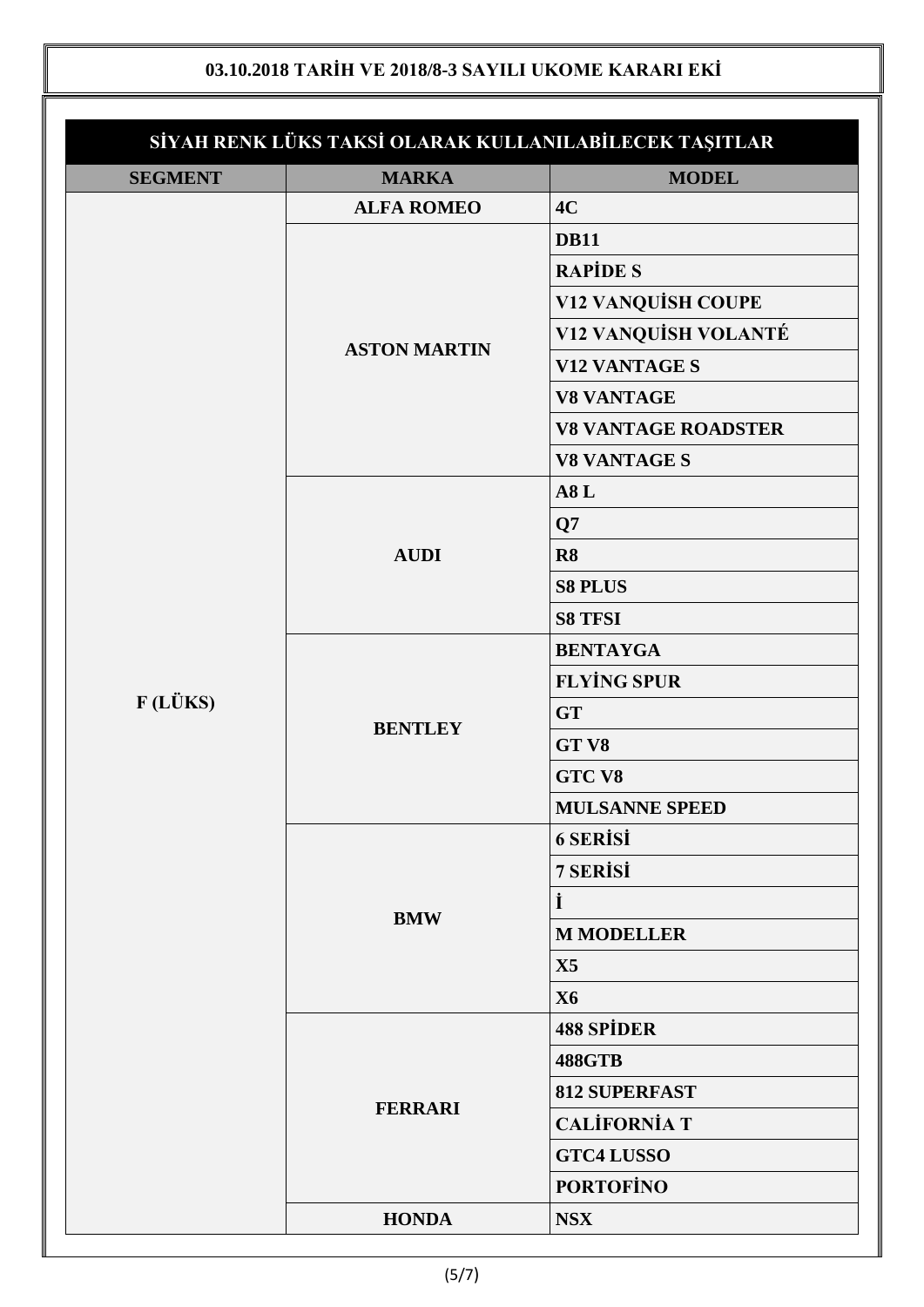| <b>MARKA</b><br><b>MODEL</b><br><b>SEGMENT</b><br><b>GENESIS</b><br><b>HYUNDAI</b><br><b>INFINITI</b><br>QX70<br><b>F-TYPE</b><br><b>F-TYPE CONVERTIBLE</b><br><b>F-TYPE COUPE</b><br><b>JAGUAR</b><br><b>XJ LWB</b><br><b>XJ SWB</b><br><b>JEEP</b><br><b>GRAND CHEROKEE</b><br><b>AVENTADOR</b><br><b>LAMBORGHINI</b><br><b>HURACAN</b><br><b>RANGE ROVER</b><br><b>RANGE ROVER HYBRID</b><br><b>RANGE ROVER LWB</b><br><b>LAND ROVER</b><br><b>RANGE ROVER SPORT</b><br><b>RANGE ROVER SPORT HYBRID</b><br><b>RANGE ROVER VELAR</b> |  |
|----------------------------------------------------------------------------------------------------------------------------------------------------------------------------------------------------------------------------------------------------------------------------------------------------------------------------------------------------------------------------------------------------------------------------------------------------------------------------------------------------------------------------------------|--|
|                                                                                                                                                                                                                                                                                                                                                                                                                                                                                                                                        |  |
|                                                                                                                                                                                                                                                                                                                                                                                                                                                                                                                                        |  |
|                                                                                                                                                                                                                                                                                                                                                                                                                                                                                                                                        |  |
|                                                                                                                                                                                                                                                                                                                                                                                                                                                                                                                                        |  |
|                                                                                                                                                                                                                                                                                                                                                                                                                                                                                                                                        |  |
|                                                                                                                                                                                                                                                                                                                                                                                                                                                                                                                                        |  |
|                                                                                                                                                                                                                                                                                                                                                                                                                                                                                                                                        |  |
|                                                                                                                                                                                                                                                                                                                                                                                                                                                                                                                                        |  |
|                                                                                                                                                                                                                                                                                                                                                                                                                                                                                                                                        |  |
|                                                                                                                                                                                                                                                                                                                                                                                                                                                                                                                                        |  |
|                                                                                                                                                                                                                                                                                                                                                                                                                                                                                                                                        |  |
|                                                                                                                                                                                                                                                                                                                                                                                                                                                                                                                                        |  |
|                                                                                                                                                                                                                                                                                                                                                                                                                                                                                                                                        |  |
|                                                                                                                                                                                                                                                                                                                                                                                                                                                                                                                                        |  |
|                                                                                                                                                                                                                                                                                                                                                                                                                                                                                                                                        |  |
|                                                                                                                                                                                                                                                                                                                                                                                                                                                                                                                                        |  |
|                                                                                                                                                                                                                                                                                                                                                                                                                                                                                                                                        |  |
| LS<br><b>LEXUS</b>                                                                                                                                                                                                                                                                                                                                                                                                                                                                                                                     |  |
| <b>LEVANTE</b>                                                                                                                                                                                                                                                                                                                                                                                                                                                                                                                         |  |
| <b>MASERATI</b><br><b>QUATTROPORTE</b>                                                                                                                                                                                                                                                                                                                                                                                                                                                                                                 |  |
| F(LÜKS)<br><b>CLS</b>                                                                                                                                                                                                                                                                                                                                                                                                                                                                                                                  |  |
| $\mathbf G$                                                                                                                                                                                                                                                                                                                                                                                                                                                                                                                            |  |
| <b>GLE</b>                                                                                                                                                                                                                                                                                                                                                                                                                                                                                                                             |  |
| <b>GLE COUPÉ</b>                                                                                                                                                                                                                                                                                                                                                                                                                                                                                                                       |  |
| <b>GLS</b>                                                                                                                                                                                                                                                                                                                                                                                                                                                                                                                             |  |
| <b>MERCEDES-AMG GT</b>                                                                                                                                                                                                                                                                                                                                                                                                                                                                                                                 |  |
| S<br><b>S CABRIOLET</b><br><b>MERCEDES-BENZ</b>                                                                                                                                                                                                                                                                                                                                                                                                                                                                                        |  |
| <b>S COUPÉ</b>                                                                                                                                                                                                                                                                                                                                                                                                                                                                                                                         |  |
| SL                                                                                                                                                                                                                                                                                                                                                                                                                                                                                                                                     |  |
| <b>YENİ CLS</b>                                                                                                                                                                                                                                                                                                                                                                                                                                                                                                                        |  |
| YENİ G                                                                                                                                                                                                                                                                                                                                                                                                                                                                                                                                 |  |
| <b>YENİ S</b>                                                                                                                                                                                                                                                                                                                                                                                                                                                                                                                          |  |
| <b>YENİ S CABRİOLET</b>                                                                                                                                                                                                                                                                                                                                                                                                                                                                                                                |  |
| <b>YENİ S COUPÉ</b>                                                                                                                                                                                                                                                                                                                                                                                                                                                                                                                    |  |
| <b>PAJERO</b><br><b>MITSUBISHI</b>                                                                                                                                                                                                                                                                                                                                                                                                                                                                                                     |  |
| 911<br><b>CAYENNE</b><br><b>PORSCHE</b>                                                                                                                                                                                                                                                                                                                                                                                                                                                                                                |  |
| <b>PANAMERA</b>                                                                                                                                                                                                                                                                                                                                                                                                                                                                                                                        |  |
| <b>REXTON G4</b>                                                                                                                                                                                                                                                                                                                                                                                                                                                                                                                       |  |
| <b>SSANGYONG</b><br><b>REXTON W</b>                                                                                                                                                                                                                                                                                                                                                                                                                                                                                                    |  |
| <b>XC90</b><br><b>VOLVO</b>                                                                                                                                                                                                                                                                                                                                                                                                                                                                                                            |  |